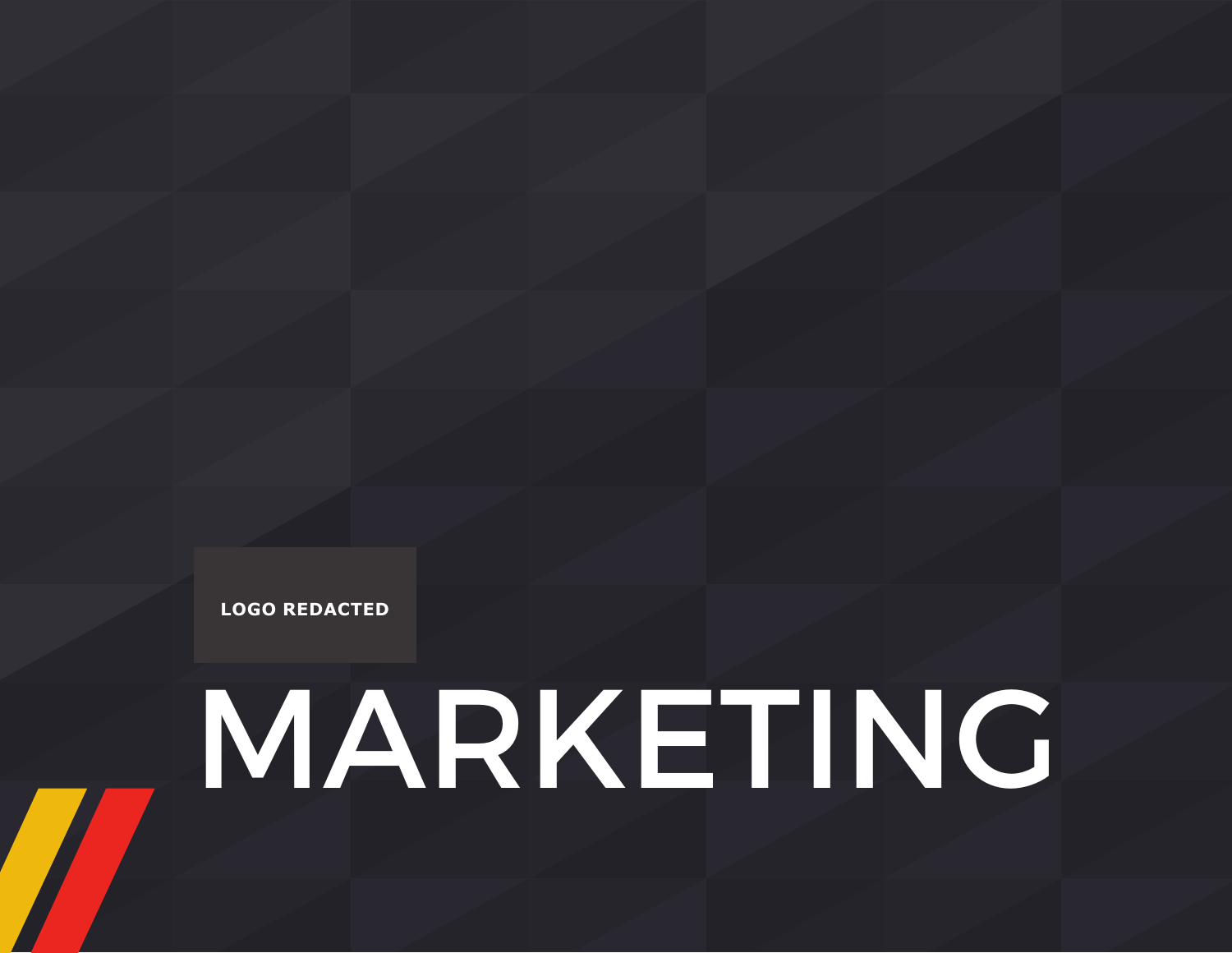# INDEX

### BRAND MESSAGING 4

| <b>Brand Promise</b>         | 4  |
|------------------------------|----|
| <b>Positioning Statement</b> | 4  |
| <b>Target Audience</b>       | 5  |
| <b>Mission Statement</b>     | 5  |
| <b>Tone of Voice</b>         | 6  |
| <b>Elevator Pitch</b>        | 7  |
| <b>Brand Pillars</b>         | 8  |
| <b>Brand Image</b>           | 9  |
| Logo                         | 10 |
| Website                      | 11 |
| <b>Next Steps</b>            | 12 |

### TARGET MARKET 13

| Audiences         | 13 |
|-------------------|----|
| Audiences, cont'd | 14 |
| <b>Trends</b>     | 15 |
| Market Size       | 16 |
| <b>Next Steps</b> | 17 |

### MARKETING 18

| <b>Tradeshows</b>               | 18 |
|---------------------------------|----|
| <b>Print Ads</b>                | 19 |
| <b>Banner Ads &amp; PPC Ads</b> | 19 |
| <b>Emails &amp; Newsletters</b> | 19 |
| Social Media                    | 20 |
| <b>Marketing Touchpoints</b>    | 20 |
| <b>Next Steps</b>               | 21 |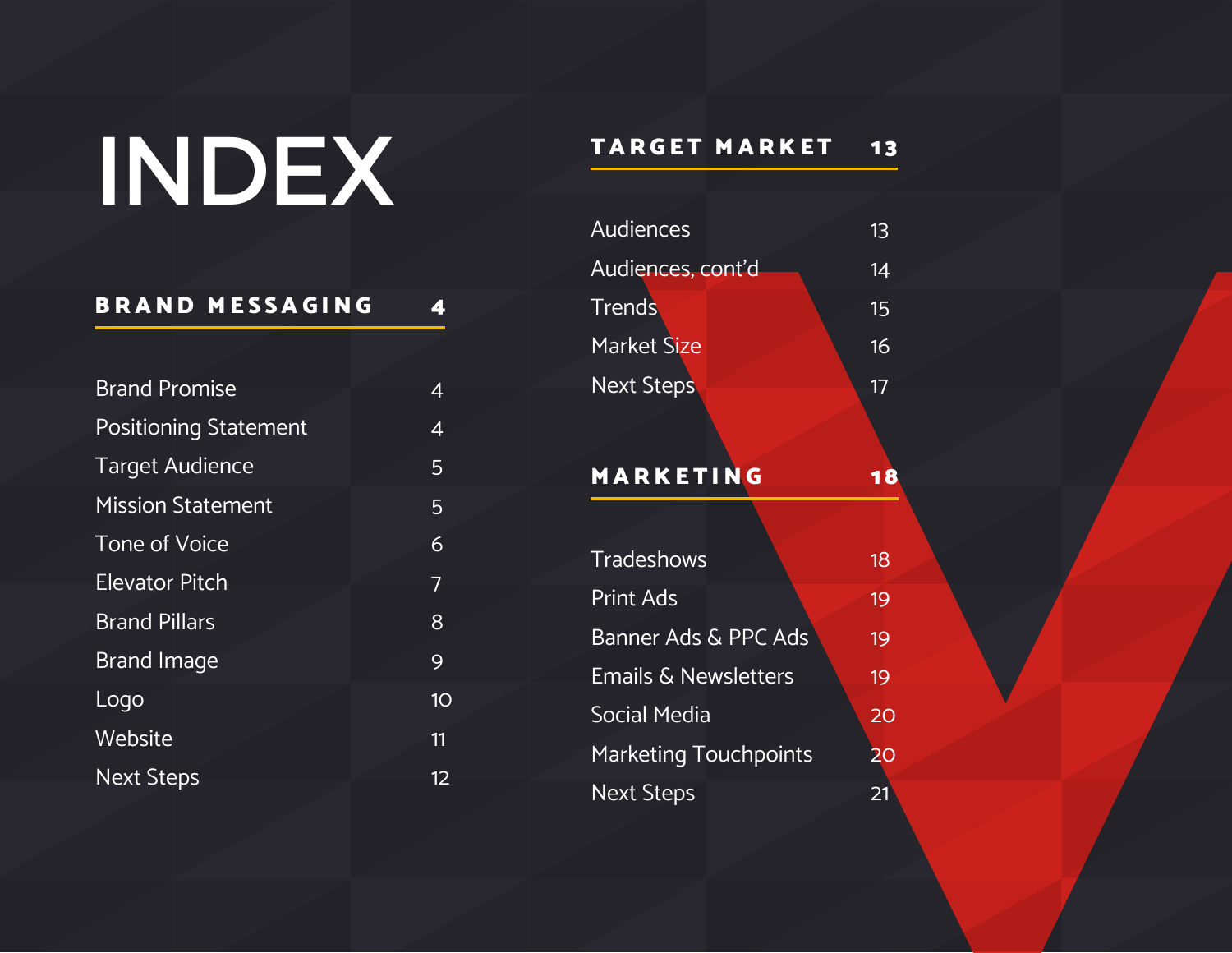# BRAND MESSAGING

#### BRAND PROMISE

A strong brand promise is one that connects your purpose, your positioning, your strategy, your people and your customer experience. It enables you to deliver your brand in a way that connects emotionally with your customers and differentiates your brand.

// PROPOSED:

**Your potential, realized. Automate your warehouse without the growing pains.**

#### POSITIONING STATEMENT

A positioning statement is an expression of how a given product, service or brand fills a particular need.

// PROPOSED:

**Dartners with warehouses to automate and scale their storage and retrieval systems, minimizing wasted time between picks and increasing the number of orders processed per person.**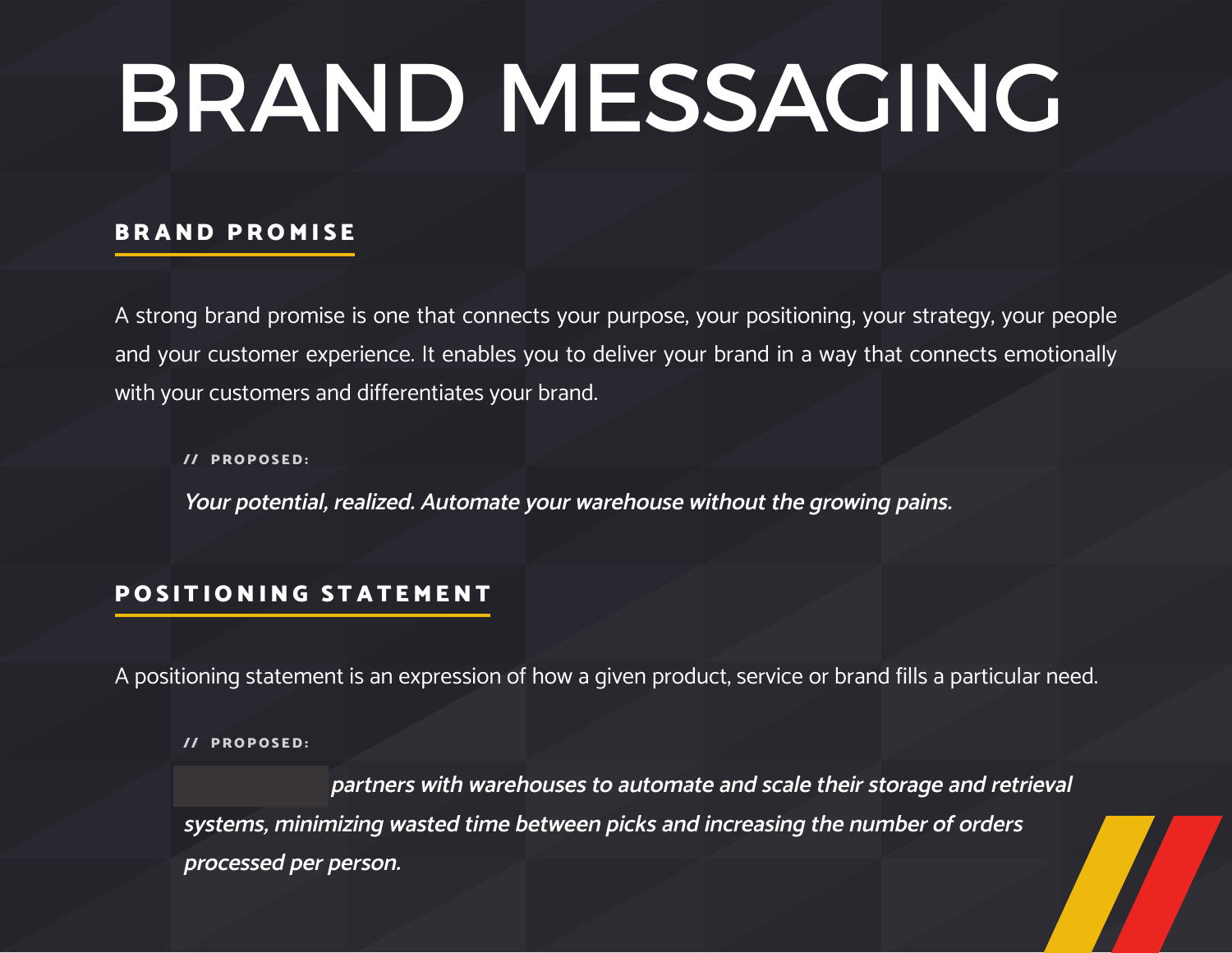#### TARGET AUDIENCE

A target audience is the demographic of people most likely to be interested in your product or service. These are specific individuals with definable roles and characteristics. Decision-makers are the people who make the final purchasing decision. It's usually their job to seek out and implement new solutions. Influencers are able to sway the buyer's decision based on their preferences and priorities. End users are quite often "stuck with" the implemented solution and have very little input during the purchasing process, though their needs are quite often a concern of the decision-maker.

// PROPOSED

**Warehouse Manager (decision-maker) Director of Fulfillment (influencer) Warehouse Associate (end user)**

#### MISSION STATEMENT

A mission statement declares an organization's purpose, or why it exists. That often includes a general description of the organization, its function, and its objectives.

#### // PROPOSED

**Our mission is to enable businesses and individuals to achieve their full potential by removing the boring and repetitive tasks.**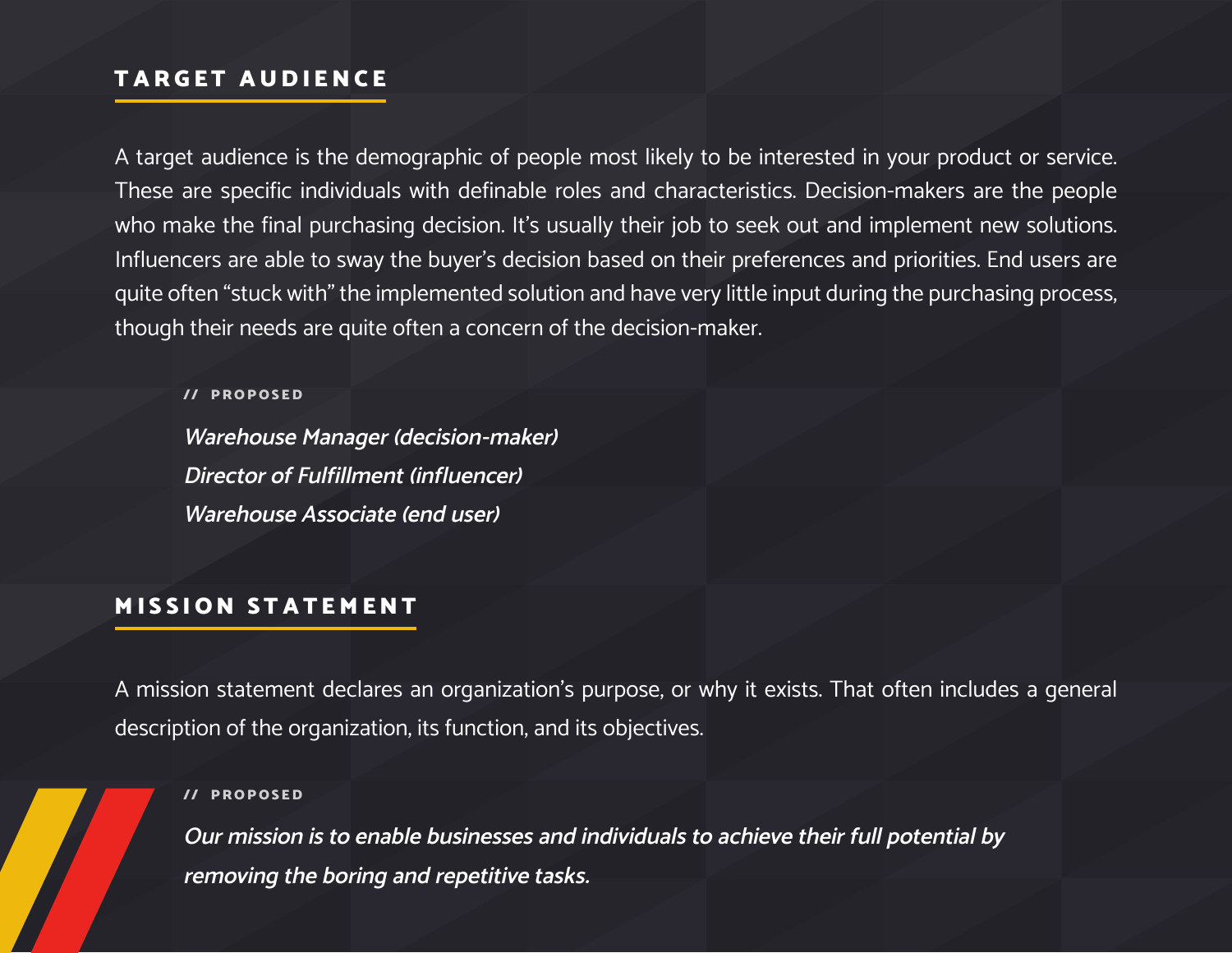#### TONE OF VOICE

Managing written tone of voice is a key part of achieving a unified character across all your communications, internal and external. Giving a brand or company a proper 'voice' gives an impression of solidity, trustworthiness and honesty.

// PROPOSED

Empowering **– hope, growth, forward movement** Curious **– exploratory, breaking boundaries** Relational **– partnership, helping hand**

The competition takes varied approaches, but none quite like the one outlined above:

6 River Systems: **simple, playful** Fetch: **sophisticated, technical** Locus: **growth, transformation**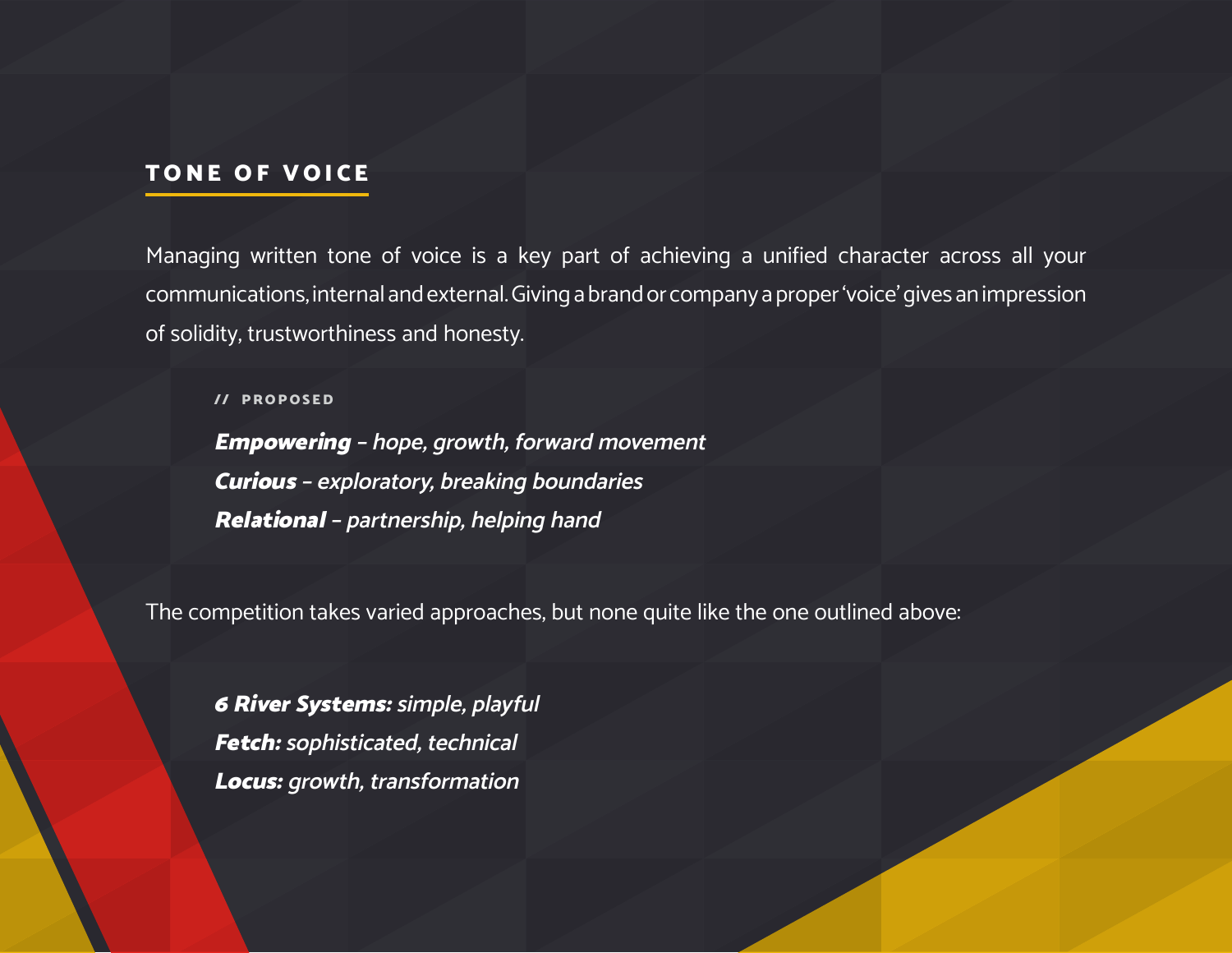#### ELEVATOR PITCH

Being able to describe your brand and its mission in 30 or 60 seconds is important. You have to consider the key elements of your product offering and take into account what makes you different.

#### // PROPOSED

**Inagined a world where automating fulfillment was easy for existing warehouses to implement. We partner with warehouses to offer personalized, managed AS/ RS that eliminates 100% of travel time in the warehouse aisles without requiring modifications to current processes or materials. Our advanced warehouse automation software dynamically adjusts to maintain the highest units per hour (UPH) numbers in the industry and allows you to add robots or pull back based on growth or seasonal demands. Best of all, our customers never need to worry about system or robot maintenance, and we have the lowest up-front costs in the industry.**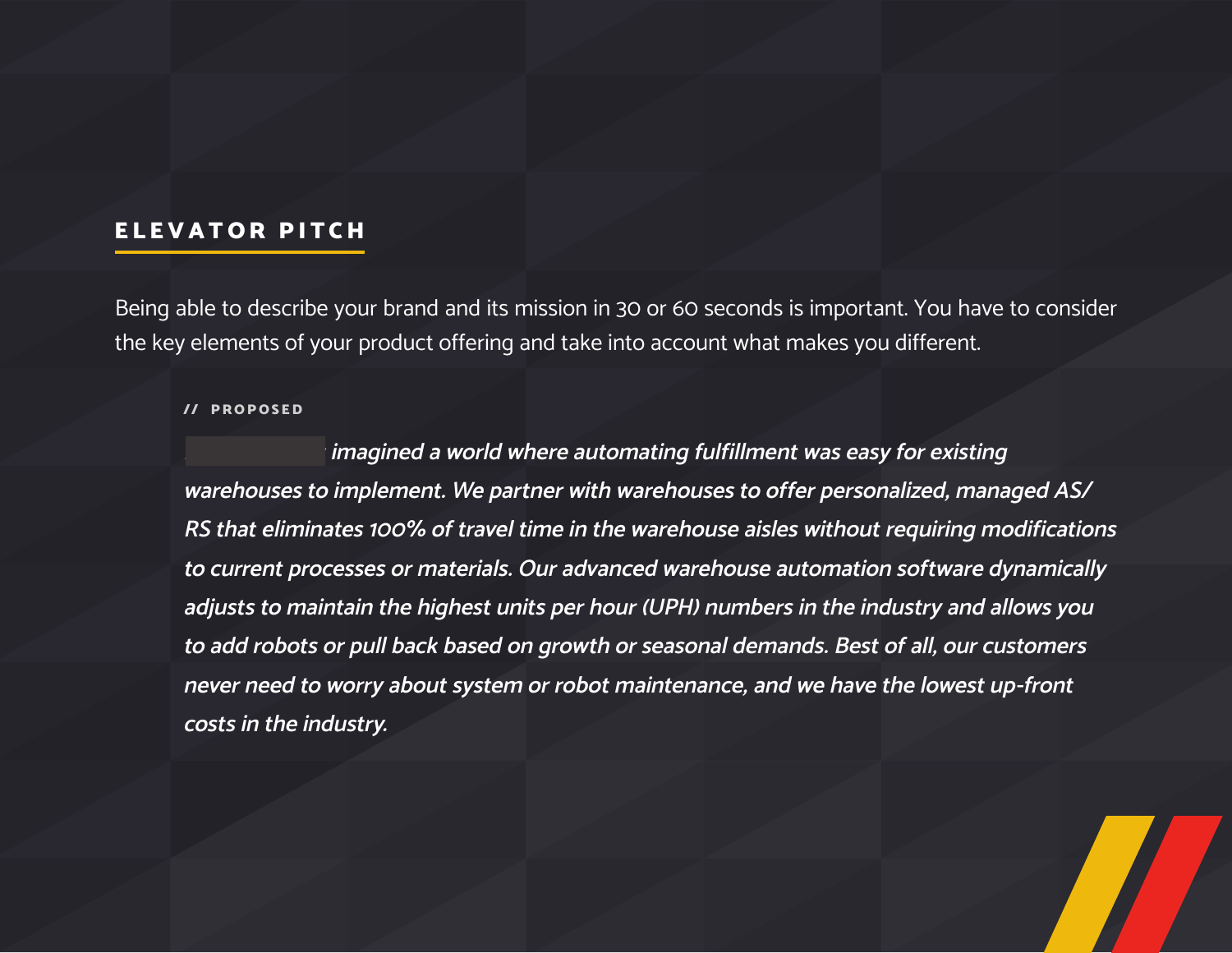#### BRAND PILLARS

Brand Pillars identify the strongest and most valuable building blocks of your brand. They ensure that every interaction reflects each facet of your brand—whether those interactions are with customers, vendors, investors, press or employees.

#### // PROPOSED

No Growing Pains **– Our automated robotic picking solution seamlessly integrates with your existing fulfillment operations and any existing warehouse management software you're running… all at the lowest start-up costs in the industry.**

Flexible for Today **- Our advanced warehouse automation software dynamically adjusts to maintain the highest units per hour (UPH) numbers in the industry.** 

Scalable for Tomorrow **- Add or remove singular robots, pack stations, replenishment stations and unlimited rack space, based on growth or seasonal demand. It's adaptability and scalability designed around you.**

Catered Experience **– We create customize workstations for your business and constantly monitor and adjust operations to ensure all systems are working as expected. Plus, maintenance issues are automatically reported and remedied by our Robot Management System and our Robot Management System experts. Note: this is especially important since "Lack of adequate talent to effectively implement and use technology" is a "Very Significant" concern of many companies that have not adopted robotic automation yet. source**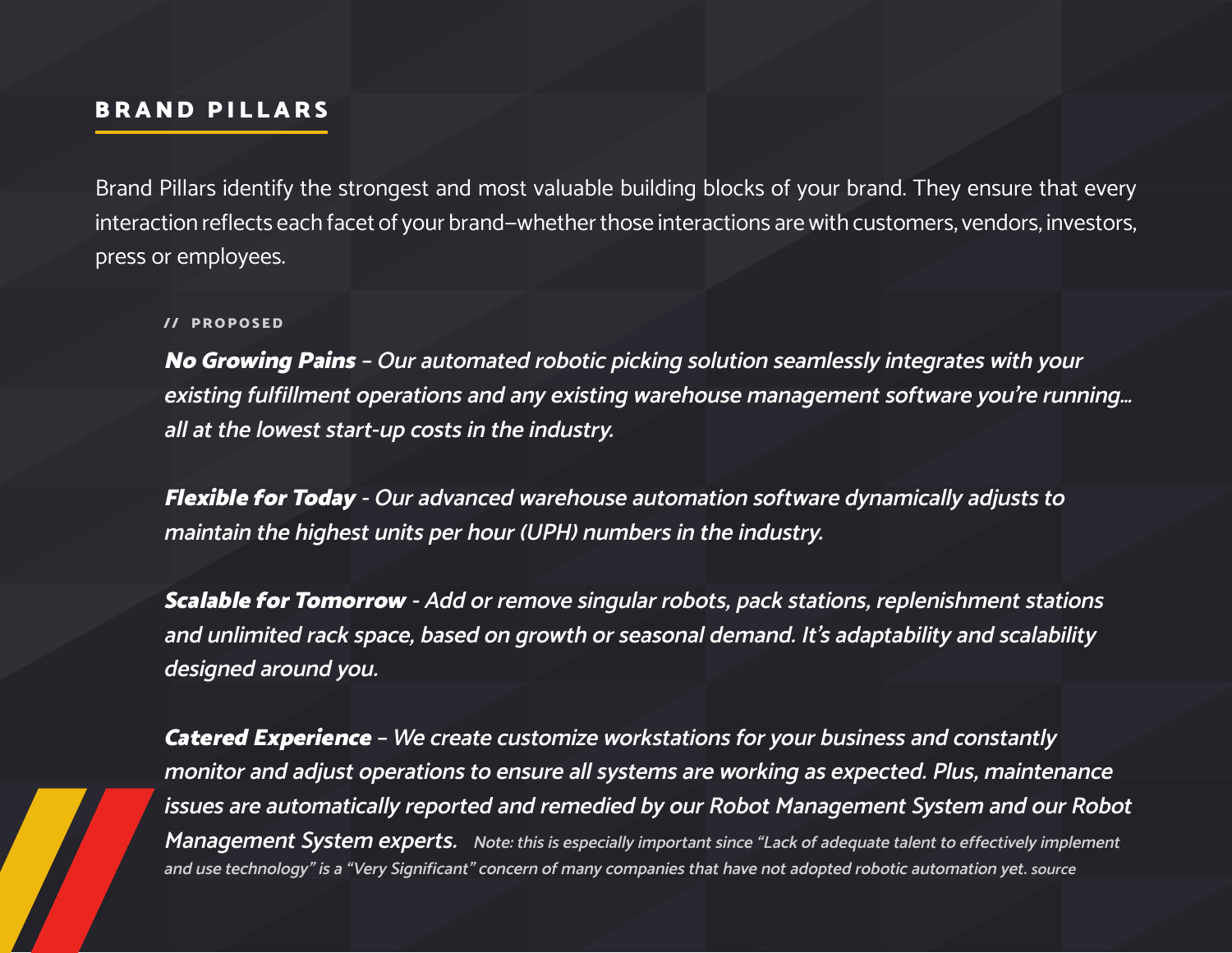#### BRAND IMAGE

Brand image is developed over time through advertising campaigns with a consistent theme, and is authenticated through the consumers' direct experience.

In aligning their brand to the Brand Pillars and Tone of Voice, Should adapt a much more open and movement-oriented visual identity. Currently, departs strongly from the competition by using dark, strong colors (whereas most competitor branding is light and playful), but some design elements leave the content feeling tight or closed. We should open that up with visuals and design tricks to leave the visitor wanting more.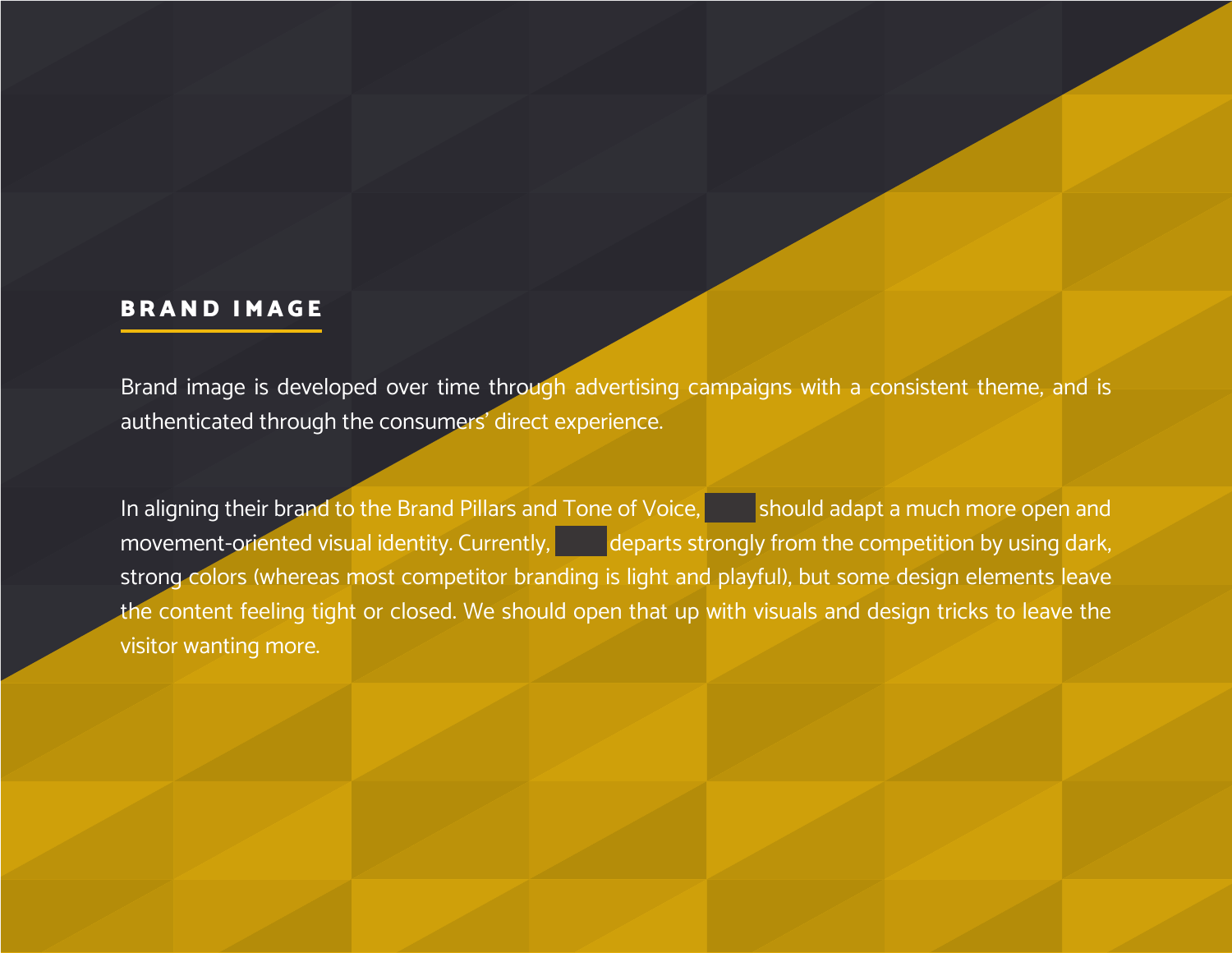### LOGO

The current logo is strong, but is limiting because of its mandatory 2-color nature. The rounded corners around the lettering also hark back to design trends that are a few trends old. With slight changes to the existing logo (so that existing product, signage, etc. don't need to be altered), the brand could be updated to closer match Microsoft's new Fluent Design System or Google's Material Design, which are shaping what's considered "modern" in graphic design right now. Making the corners of stronger reinforces the strength of the brand.

Additionally, adding space in the letters N and V allow the logo to be imprinted in a single color, when required, as a secondary logo option, giving the logo more flexibility for various applications.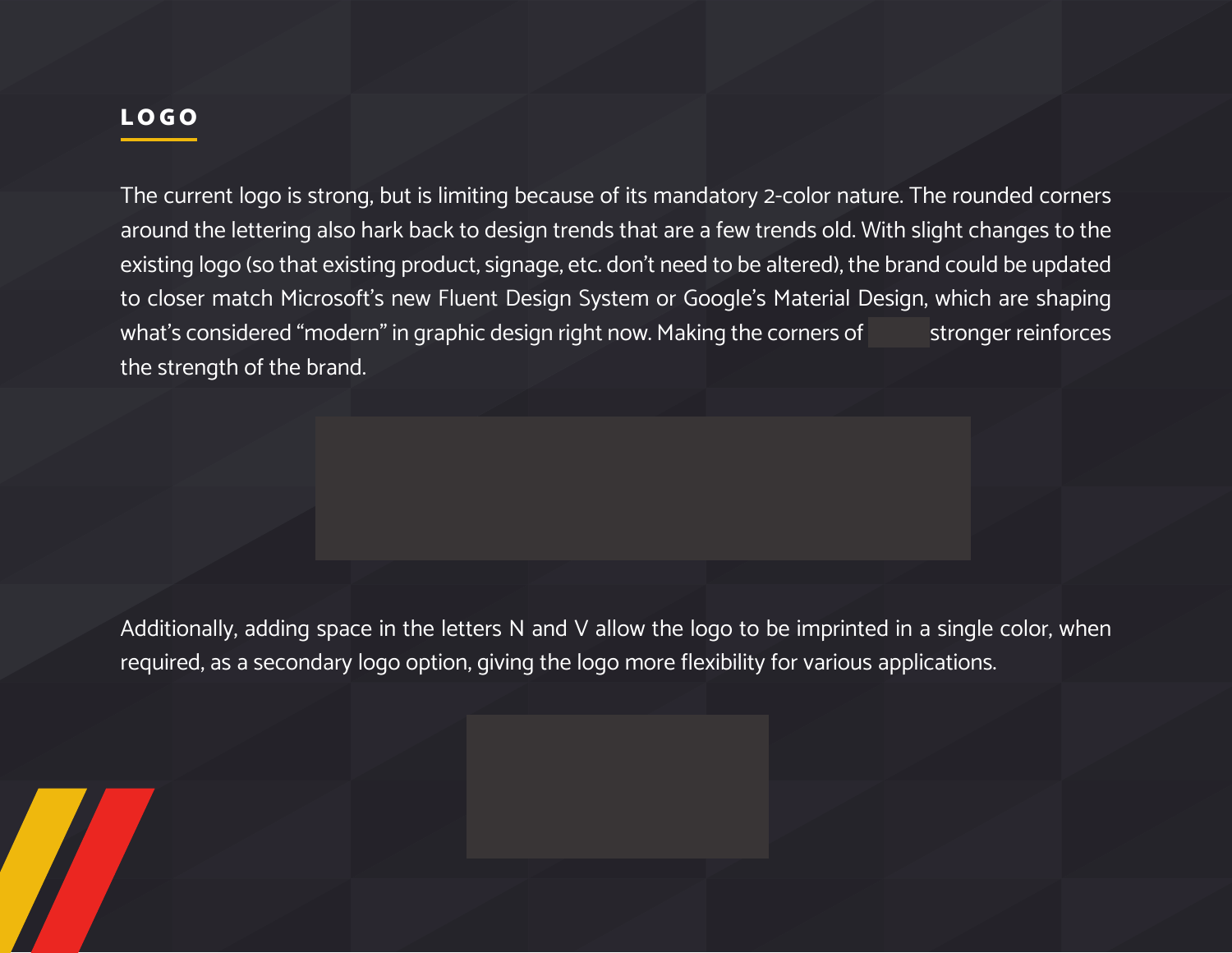#### **WEBSITE**

The existing architecture is ready for an upgrade. Upon updating the brand image, brand pillars, and messaging, in is website should be overhauled to express their newly-refined image. The design can be updated, in accordance with new brand guidelines, and new copy can be written to account for the change in invisory is product offering and new focus on goods-to-person automation.

Additionally, the website can be optimized for future marketing campaigns, including adding SEO elements for higher organic ranking, specific content and landing pages for PPC advertising, user tracking systems that pair with marketing automation systems.

#### Goals:

- Create website architecture that will scale as invia adds new products/services
- Increase website-driven leads by 20% monthly
- Rank organically on Google's first page for top industry keywords
- Improve lead conversion rate
- Use website as a means to not just generate leads but also to gather lead information to help close Sales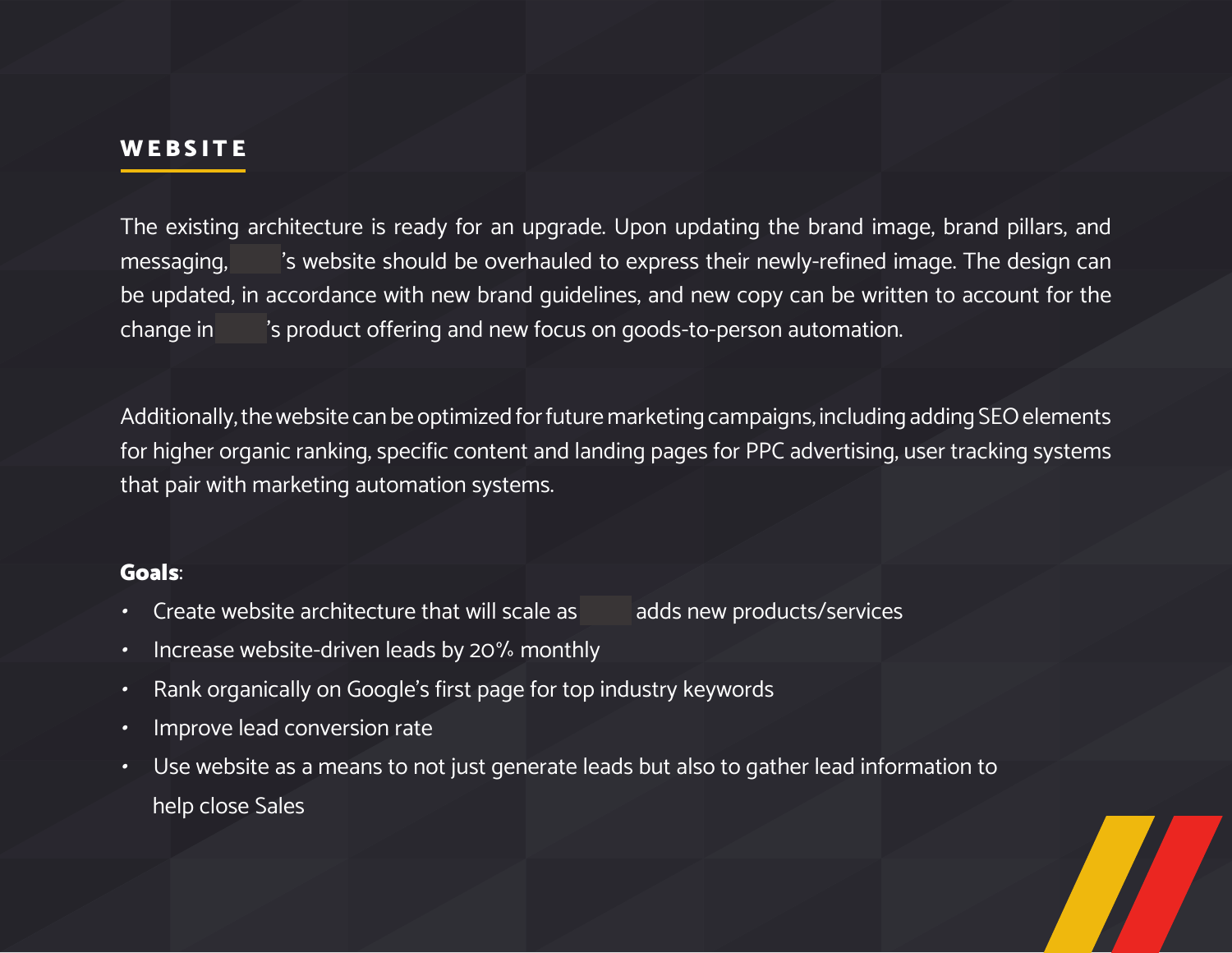### NEXT STEPS

**2**

**1**

Spend time in discussion with core staff to refine Brand Promise, Positioning Statement, Mission Statement, Elevate Pitch, Brand Image

**3**

**4**

**5**

Discuss impact/effectiveness of logo modifications, and make any approved changes.

Interview core staff & company stakeholders to identify/refine brand pillars

Perform additional research on Target Audiences

Fabricate a Mood Board and Branding Guidelines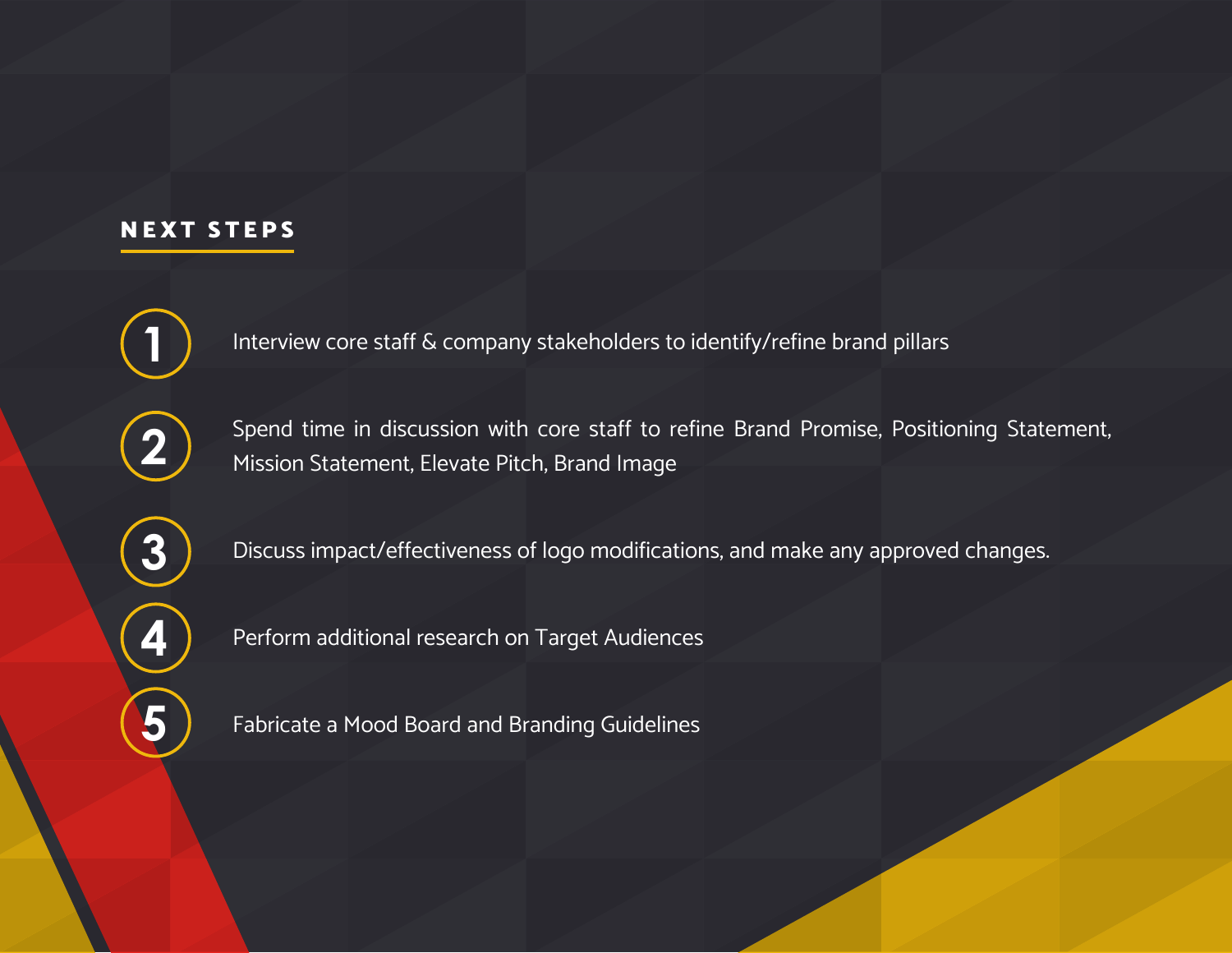## TARGET MARKET

#### AUDIENCES

Identifying a target market helps your company develop effective marketing communication strategies by targeting specific individuals – their priorities, concerns, ideals, and even geography.

#### // PROPOSED:

#### Warehouse Manager/Supervisor **(decision-maker)**

- **Mean pay \$53,930/year nationally as of 2016 source**
- **Predominantly male source**
- **Highest concentration in TN, KY, NJ, ND, GA source**
- **Motivations/Concerns: ease of implementation, accuracy/reliability, productivity, labor issues**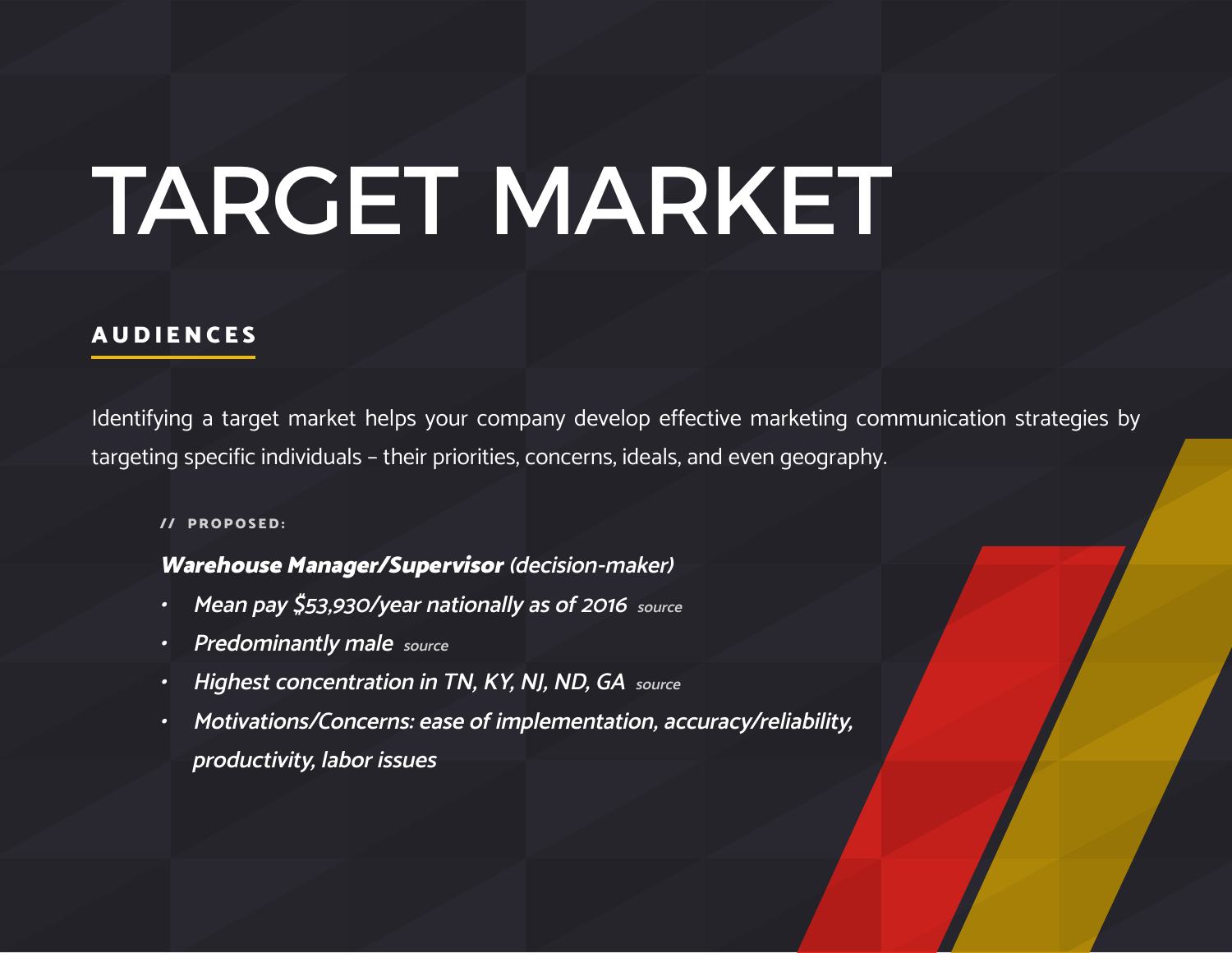### AUDIENCES, CONT'D

#### // PROPOSED:

#### Director of Fulfillment **(influencer)**

- **Mean pay \$133,760 nationally source**
- **Predominantly male source**
- **Motivations/Concerns: resource usage and productivity**

#### Warehouse Associate/Clerk **(end user)**

- **Mean pay \$24,880/year nationally as of 2016 source**
- **Predominantly male source**
- **No formal educational credentials source**
- **Short-term on the job training source**
- **Highest concentration in TN, KY, GA, NJ, MS source**
- **Motivations/Concerns: accuracy/reliability**

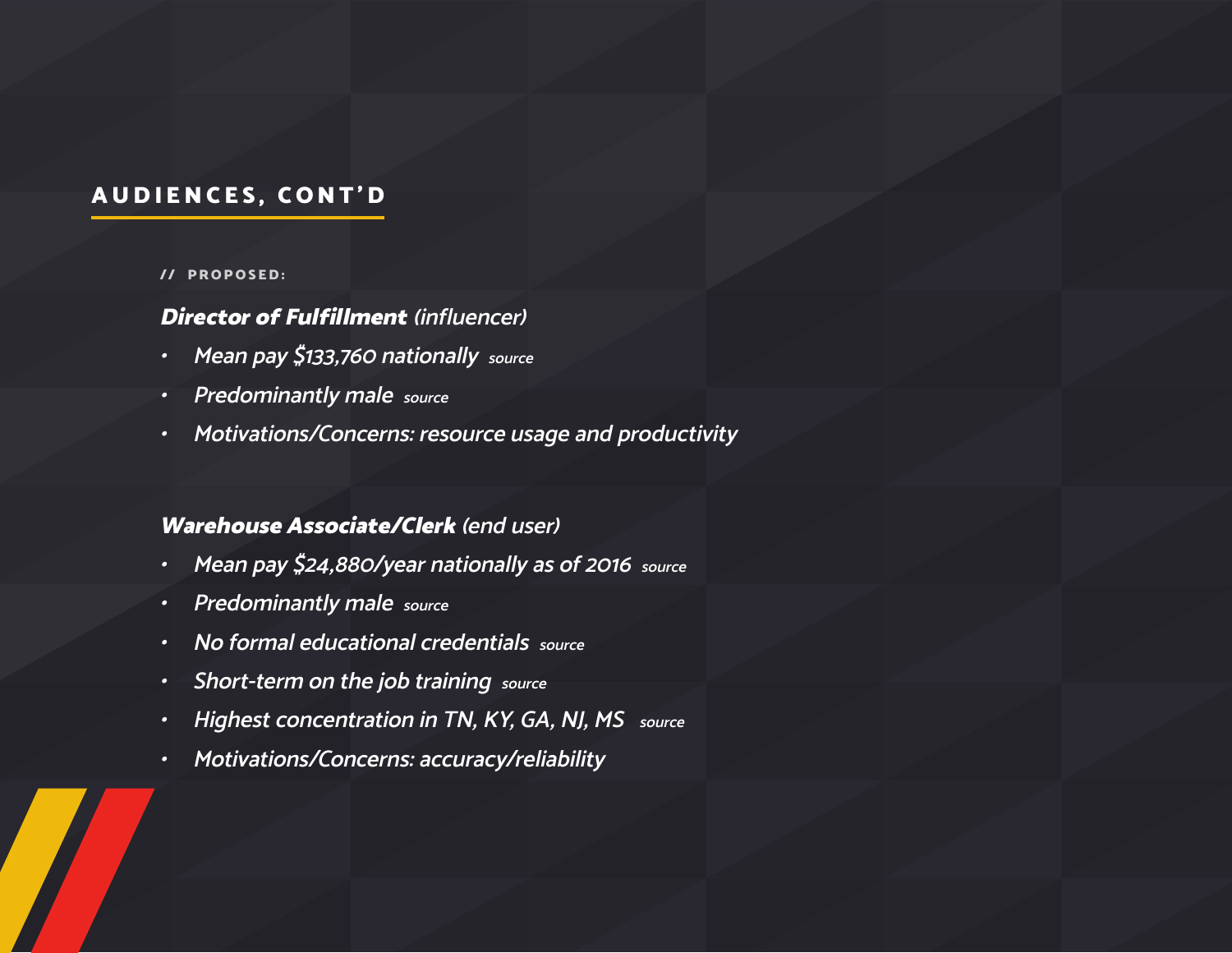#### TRENDS

#### **Steady Growth**:

The e-commerce industry is expected to grow 9.3%, from \$409,208m in 2017 to \$409,208m in 2017 (source). China is the largest leader in e-commerce sales, but USA follows closely behind.

#### **Better Prices Online:**

Data shows that markup margins for retail outlets continue to increase, while online retailers are steadily decreasing their margins, leading to better online prices than in stores. (source)

#### **Stronger Competition:**

With the prevalence of Amazon Prime and Walmart's 2-day shipping services, pressure is increasing for smaller online stores to get orders shipped more quickly in order to compete.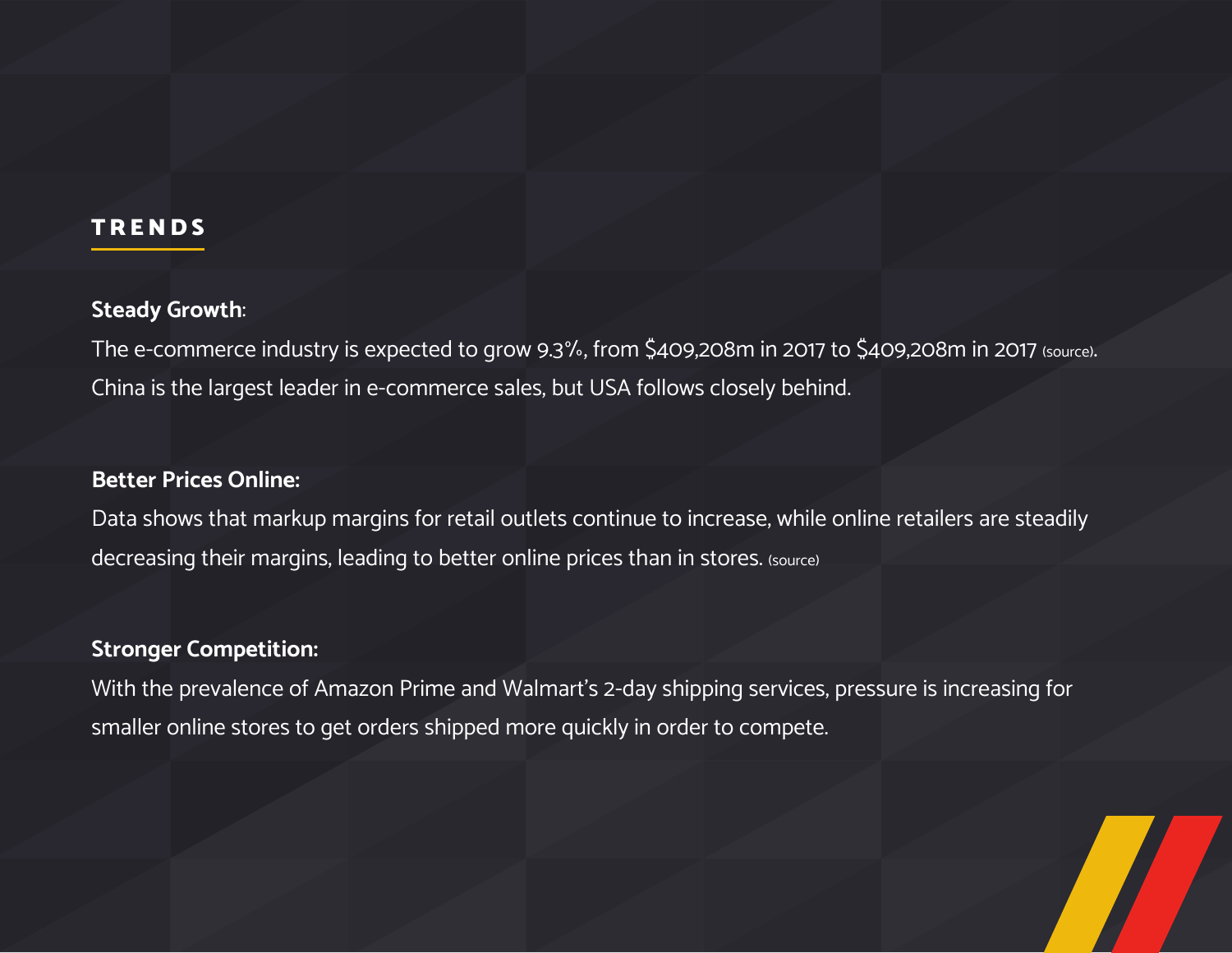#### MARKET SIZE

While more research needs to be done to estimate the number of opportunities has at the local, state, national, and worldwide level, we know that the market for robotic warehouse automation is growing. According the Wall Street Journal (source), last year 61% of companies surveyed said "said robotics and automation are a source of either disruption of competitive advantage." This is a rise from 51% last year, and represents the strongest potential for disruptive innovation in all technology sectors. Only 37% of respondents had already adopted robotics, with that number expected to be up to 89% in the next 6+ years, leaving a large opportunity for suppliers.

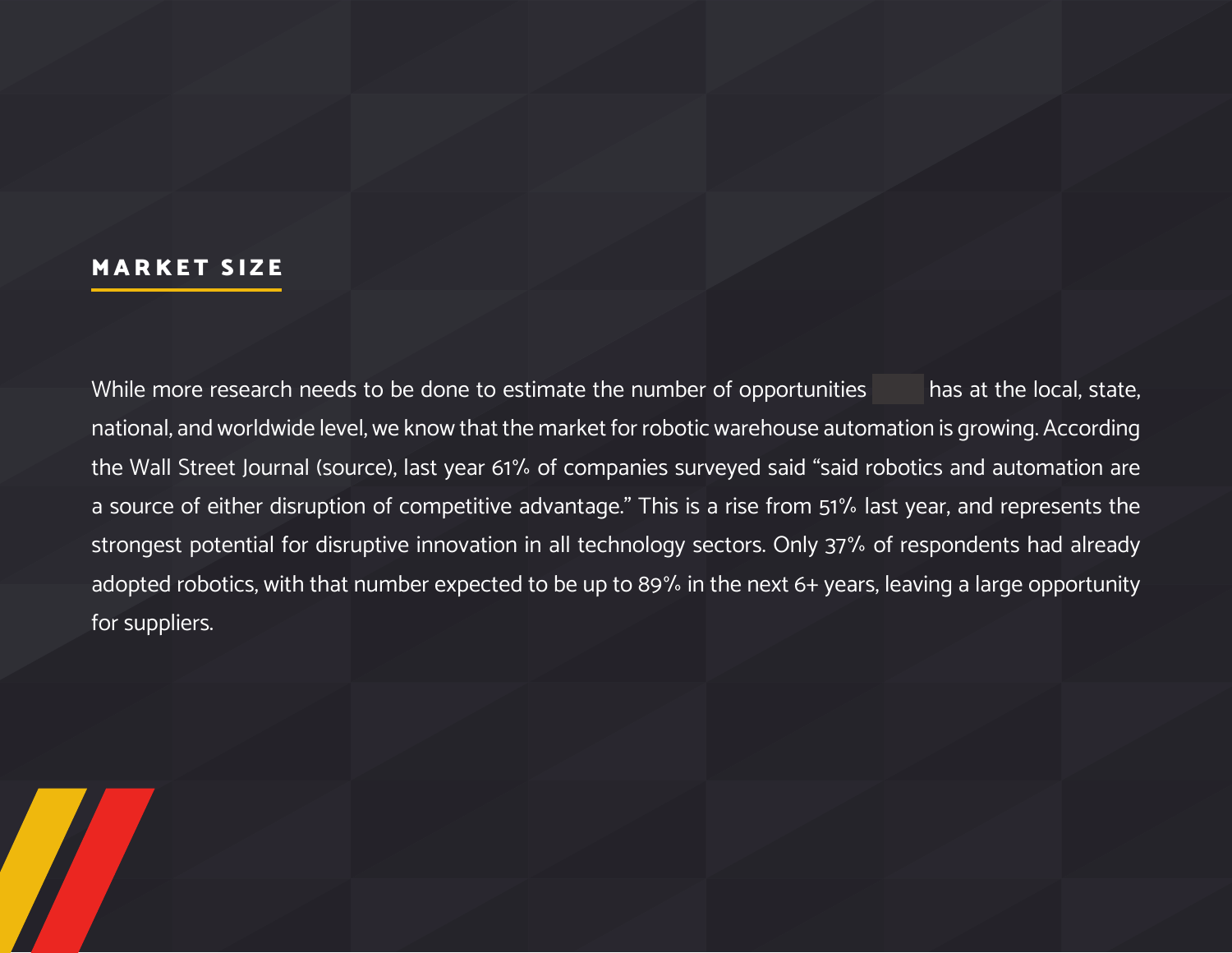#### NEXT STEPS



Identify additional trends on local, state, national, and worldwide levels that may affect marketing and/or sales tactics and performance. This could include legislation, technology advancements, economic swings, and more.

**2**

Perform additional research on Target Audiences and flush out demographic data.



Work with Sales to identify total number of opportunities at local, state, national, worldwide levels.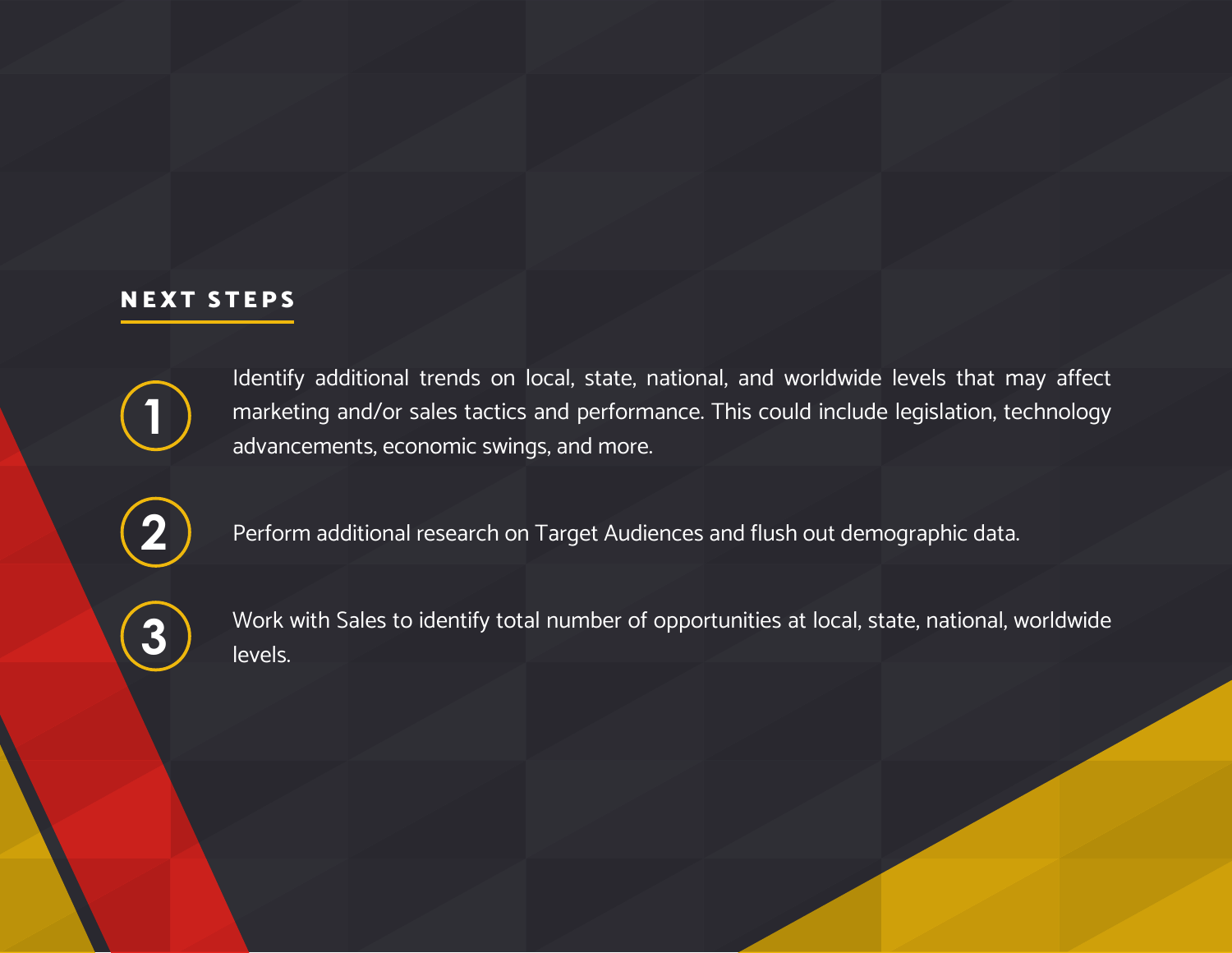# MARKETING

will use a variety of inbound and outbound marketing tactics to generate leads.

#### **TRADESHOWS**

will appear at major industry tradeshows and events. Some to consider would be RILA, MODEX, 3PL Summit, NACES, and MinnPack, in addition to the aforementioned ProMat show. Pre-show and post-show lead nurturing will be vital.

#### **WEBINARS** :

will use webinars to both educate and qualify potential customers. "How to" webinars typically generate much more enthusiastic response and higher attendance numbers that general product demonstrations. Recordings can also be put on the website and used to generate traffic and capture leads well after their air-date.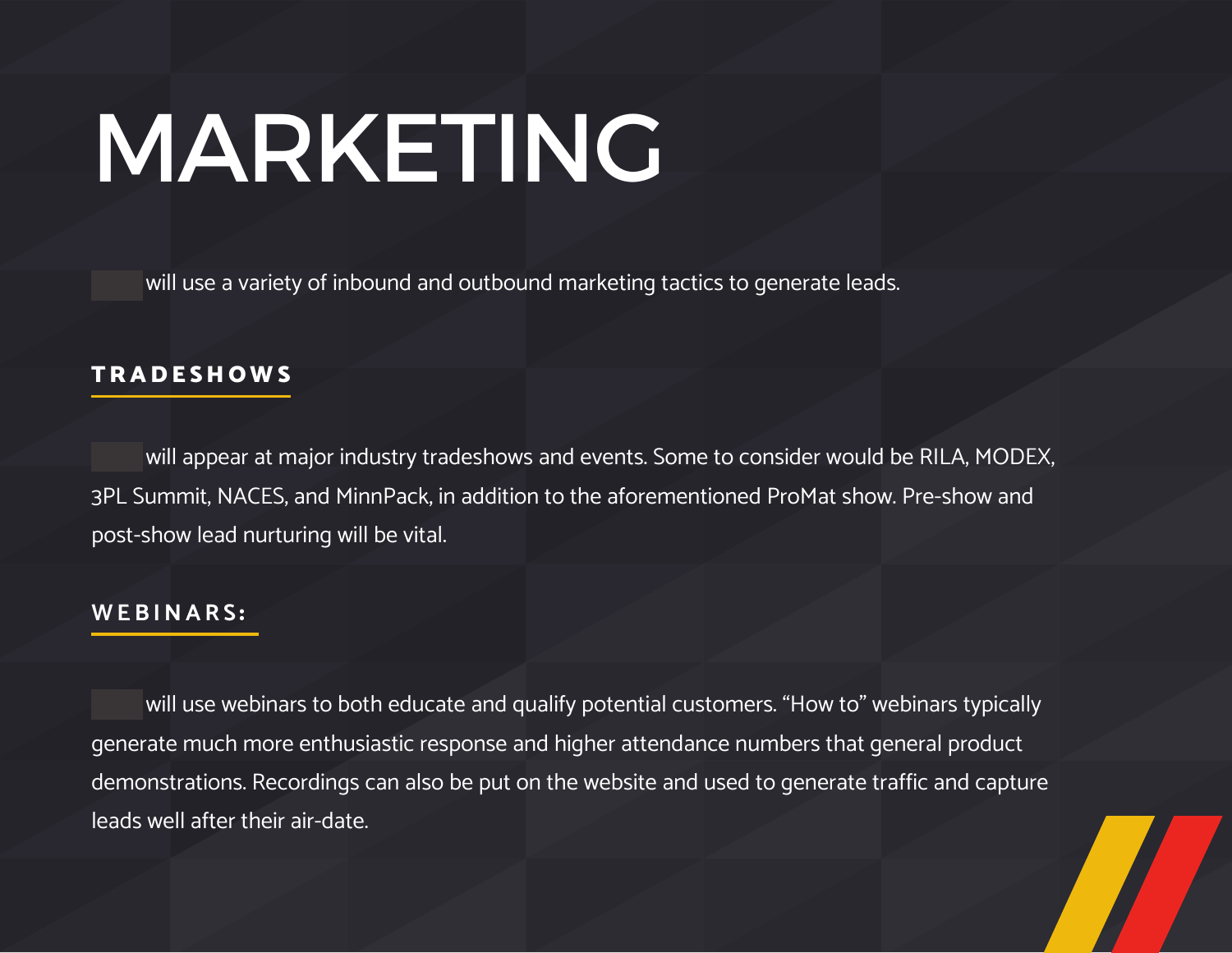#### PRINT ADS

will begin placing ads in relevant industry-specific publications in target markets, ideally employing special URLs and/or phone numbers to help measure ad success rates and exposure.

#### BANNER ADS AND PPC ADS

Like paid advertisements, online banner ads and PPC ads will generate leads long-term. These methods are generally cheaper than print and are much more trackable with online tools, making ROI easier to determine.

#### EMAILS & NEWSLETTERS

will continue capturing lead email addresses and nurturing those leads through the distribution of case studies, success story interviews, product info, and other engaging content. Will also use emails to market to existing/previous customers to reinforce buyer satisfaction, highlight other use cases, and educate on new products releases or optimizations. Using Marketing Automation software, could create lead "tracks" that send leads content based on interests or industry.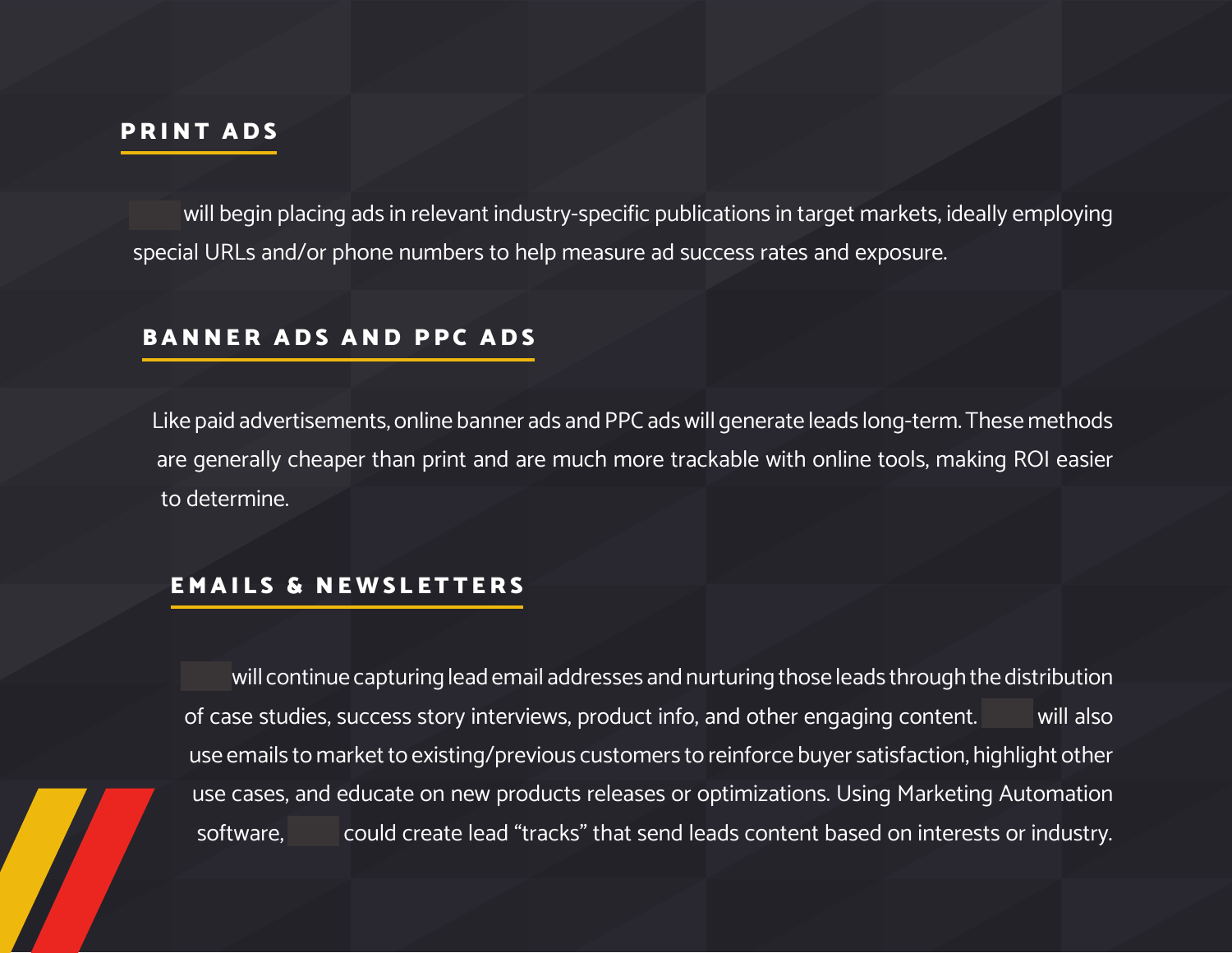#### SOCIAL MEDIA

Social media is a "pay to play" platform when it comes to lead generation, meaning it's relatively impossible to make money on those sites without spending money, but is proving to be a very effective way to boost customer satisfaction and reinforce a company's brand. Twitter, Google, T-Mobile, and many other large companies have refocused their social media accounts from marketing platforms to customer service centers. This results in not just happier customers but also the kinds of customers that spread the word about their favorite brands and products.

already has a well-established set of social media accounts. They can continue to leverage those accounts to connect with both potential and existing customers but would probably be best served by focusing social media efforts on connecting with customers.

#### MARKETING TOUCHPOINTS

will write and utilize a variety of case studies, one-sheets, brochures, abd white papers to draw in potential leads. These pieces can also be used as hand-outs at tradeshows and during partnership events.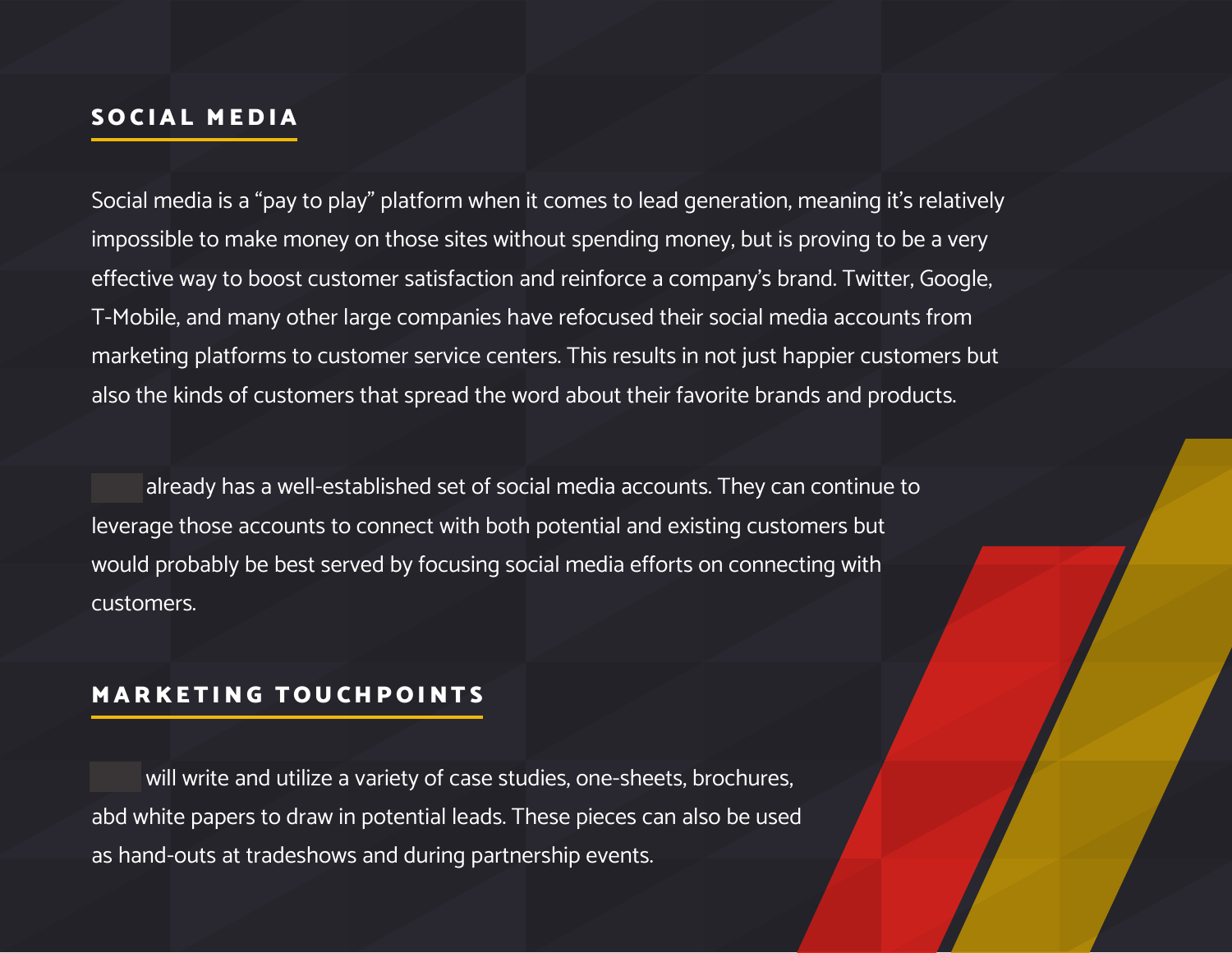#### NEXT STEPS

Begin formulating yearly marketing budget

Draft first-round marketing touchpoints: one-sheet, case study, and white paper.

Schedule first webinar for after new website is launched.

Draft up tradeshow display ideas and overall strategy, including lead nurturing.

Develop print/online ad campaign